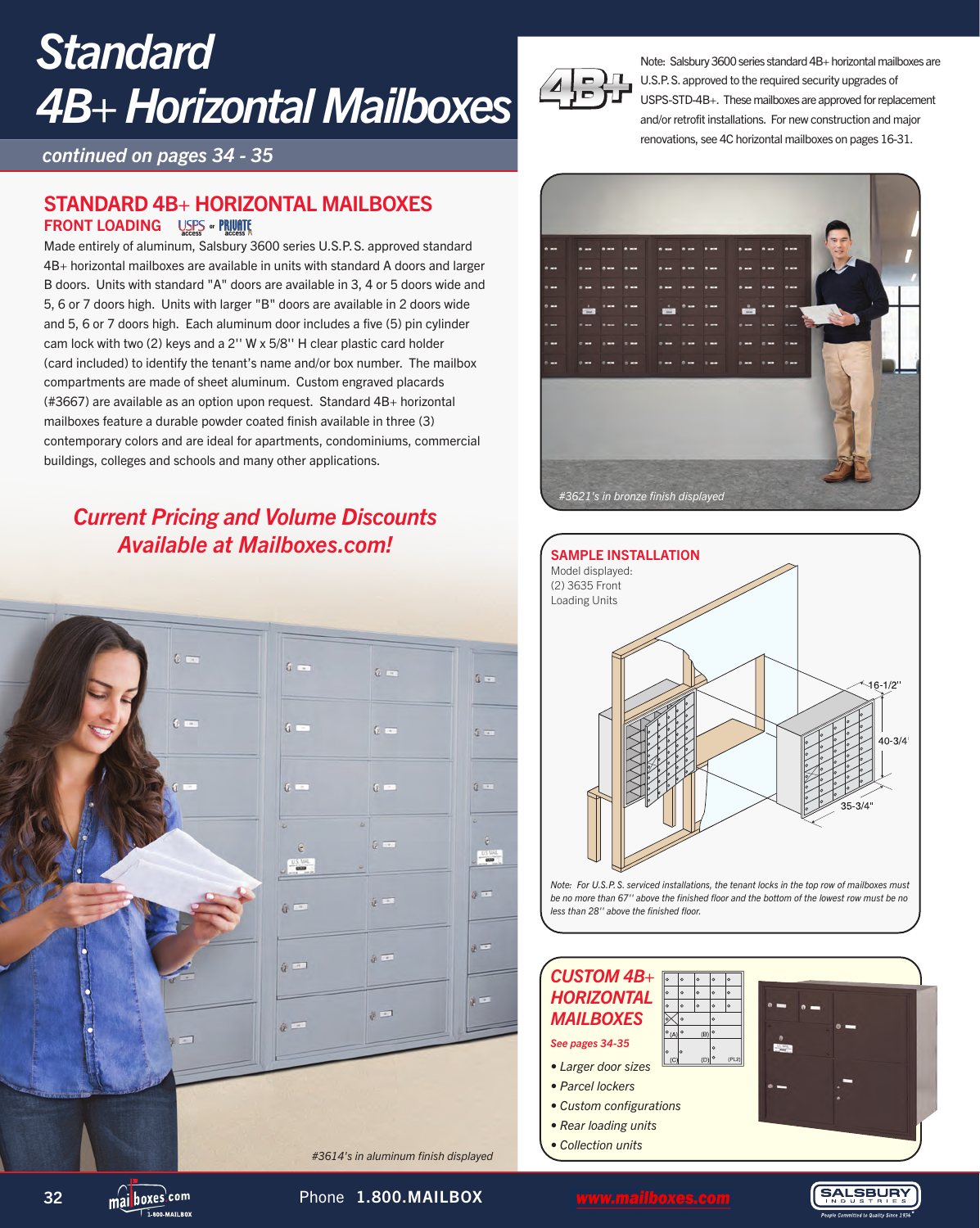**COMMERCIAL MAILBOXES** COMMERCIAL MAILBOXES

•

**RESI** RESIDENTIAL MAILBOXES & POSTS **IDENTIAL** .<br>Mai **ILBOXES**  $\otimes$  $\overline{\mathbf{U}}$ SOc ഗ്

#### *Front loading units include a door panel that swings on a continuous hinge. One mailbox opening is required for a master postal or commercial lock and cannot be used for mail distribution. Units include factory installed 3/4" W x 1/4" D trim and a solid rear cover.*



7 DOOR HIGH UNITS - 40-3/4" H

6 DOOR HIGH UNITS - 35-1/4" H

5 DOOR HIGH UNITS - 29-3/4" H

Each mailbox door includes a five (5) pir cylinder cam lock with two (2) keys (1,000 different key changes). • Lock - for 3600 series

(#3690-5 - set of (5) #3690 locks - \$90.00) • Additional keys per lock when ordering

STANDARD 4B+ HORIZONTAL MAILBOXES - FRONT LOADING - U.S.P.S. APPROVED

MODEL DESCRIPTION UNIT SIZE (includes trim) WEIGHT PRICE

3621<sup>1,2</sup> 21 A Doors (20 usable on FL) 22-3/4" W x 40-3/4" H x 16-1/2" D 70 lbs. \$2,140.00 3628<sup>1,2</sup> 28 A Doors (27 usable on FL) 29-1/4" W x 40-3/4" H x 16-1/2" D 85 lbs. \$2,855.00 36351,2 35 A Doors (34 usable on FL) 35-3/4" W x 40-3/4" H x 16-1/2'' D 100 lbs. \$3,570.00 3614<sup>1,2</sup> 14 B Doors (13 usable on FL) 29-1/4" W x 40-3/4" H x 16-1/2" D 85 lbs. \$2,015.00

3618<sup>1,2</sup> 18 A Doors (17 usable on FL) 22-3/4" W x 35-1/4" H x 16-1/2" D 60 lbs. \$1,835.00 36241,2 24 A Doors (23 usable on FL) 29-1/4" W x 35-1/4" H x 16-1/2'' D 75 lbs. \$2,450.00 3630<sup>1,2</sup> 30 A Doors (29 usable on FL) 35-3/4" W x 35-1/4" H x 16-1/2" D 90 lbs. \$3,060.00 36121,2 12 B Doors (11 usable on FL) 29-1/4" W x 35-1/4" H x 16-1/2'' D 75 lbs. \$1,730.00

3615<sup>1,2</sup> 15 A Doors (14 usable on FL) 22-3/4" W x 29-3/4" H x 16-1/2" D 55 lbs. \$1,530.00  $3620^{1.2}$  20 A Doors (19 usable on FL)  $29-1/4$ " W x 29-3/4" H x 16-1/2" D 65 lbs. \$2,040.00 36251,2 25 A Doors (24 usable on FL) 35-3/4" W x 29-3/4" H x 16-1/2'' D 75 lbs. \$2,550.00 3610<sup>1,2</sup> 10 B Doors (9 usable on FL) 29-1/4" W x 29-3/4" H x 16-1/2" D 65 lbs. \$1,440.00 3668 Custom engraved door - regular - for 3600 series mailbox doors and parcel lockers \$5.00 3674 Custom engraved door - black filled - for 3600 series mailbox doors and parcel lockers \$5.00 3675 Master commercial lock - factory installed if for private access - for FL mailboxes - with (2) keys \$30.00 3686 Combination lock - 3 digit spring latch - additional per door - for installations not serviced by the U.S.P.S. \$35.00 3690-5 Set of (5) #3690 locks - standard replacement for 3600 series doors - with (2) keys \$90.00 3699 Key blanks - for standard 3600 series locks - box of (50) \$60.00

if for private access - for front loading mailboxes

• Self-adhesive numbers - sheets of (100)

• 4B+ Master door security retrofit kit

• Card holder - clear plastic - card and metal insert included

(#3675 - \$30.00)

(#3695 - \$15.00)

(#3696 - \$60.00)

(#3697 - \$3.00)

|   |          |               |              | $\equiv$                |
|---|----------|---------------|--------------|-------------------------|
|   |          |               |              |                         |
|   |          | -             | $=$          | $=$                     |
|   | $\alpha$ |               | $\equiv$     | s                       |
| o | ਵ        |               | $=$          | $\overline{\mathbf{a}}$ |
|   |          |               |              | $=$                     |
|   | $s =$    | $=$           |              |                         |
|   |          | $=$           | $\epsilon =$ | $\frac{1}{2}$           |
|   |          | $\Rightarrow$ |              | $=$                     |
|   | $=$      |               |              | 3635                    |



*used for mail distribution.* 

ACCESS DOOR *On 3600 series front loading horizontal mailboxes, one opening per unit is required for a master postal or commercial lock and cannot be* 

*B doors (13 usable)*



- door and lock \$60.00 door and lock \$75.00
- •

## CELL PHONE LOCKERS  $\Box$ PHONE LOCKERS

#### DOOR AND COMPARTMENT IDENTIFICATION Each mailbox door includes a 2'' W x 5/8'' H clear plastic card holder (#3697 - • Master commercial lock - with (2) keys - factory installed

\$3.00) to identify the tenant's name and/or box number. Self-adhesive numbers (1-3000 available) are supplied upon request with a standard order. Custom identification systems are available as an option upon request. Label holders (#1070 - \$30.00) neatly organize and identify the front/rear of the mailbox compartments and are available as an option upon request.

- Custom engraved placards 2" W x 5/8" H  $\qquad \qquad \begin{array}{|c|c|} \hline \text{123} \end{array}$
- Custom engraved door regular (door will be solid - no card holder) (#3668 - \$5.00)
- Custom engraved door black filled (door will be solid - no card holder) (#3674 - \$5.00)

2 Specify - U.S.P.S. access or private access *(order #3675 master commercial lock for private access on FL units and PL's)*

STANDARD 4B+ HORIZONTAL MAILBOX OPTIONS

*#3690 Lock for 3600 series* 

*#3698 Additional keys for #3690 \$3.00 per key*

mai boxes com **1.800-MAIL ROX** 

(#3698 - \$5.00) • Key blanks - box of (50) (#3699 - \$60.00)

1 Specify

### Phone 1.800.MAILBOX mailboxes.com

aluminum bronze sandstone



123

 $123$ 

**SALSBURY**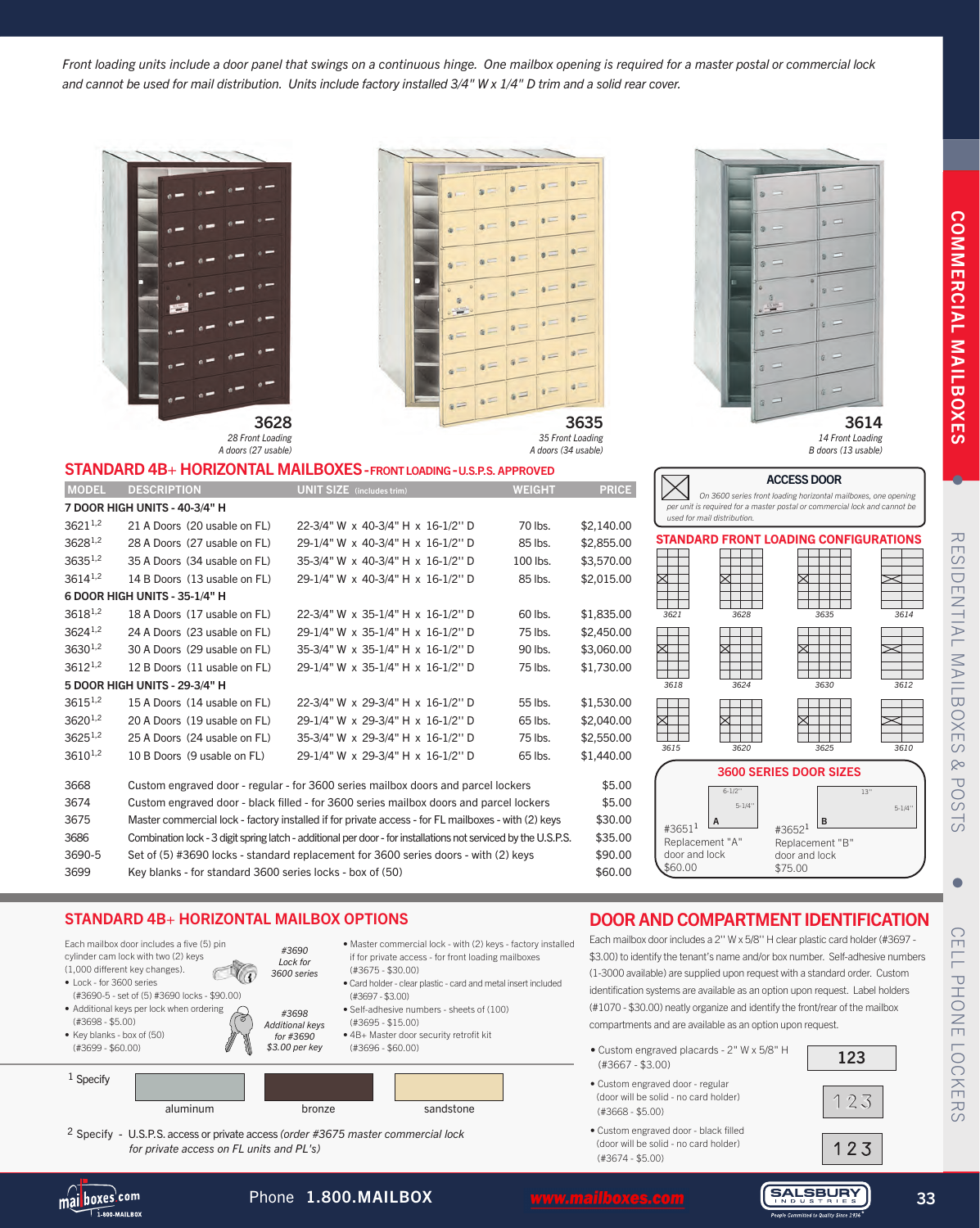# *Custom 4B+ Horizontal Mailboxes*

CUSTOM 4B+ HORIZONTAL MAILBOXES FRONT OR REAR LOADING USES - PRIVITE

Made entirely of aluminum, Salsbury 3600 series U.S.P.S. approved custom 4B+ horizontal mailboxes are available in four (4) different mailbox door sizes and three (3) different parcel locker door sizes. Each aluminum mailbox door includes a five (5) pin cylinder cam lock with two (2) keys and a 2'' W x 5/8'' H clear plastic card holder (card included) to identify the tenant's name and/or box number. The mailbox compartments are made of sheet aluminum. 3600 series custom 4B+ horizontal mailboxes can integrate different combinations of mailbox and parcel locker doors and are available in three (3) contemporary colors. Custom colors are available as an option upon request. Matching collection units (5, 6 and 7 doors high) are also available. Custom 4B+ horizontal mailboxes are ideal for apartments, condominiums, commercial buildings, colleges and schools and many other applications.

#### *If Front Loading:*

*Door panel swings on a continuous hinge. One mailbox opening ("A" and "B" doors only) is required for a master postal or commercial lock and cannot be used for mail distribution. Units include factory installed 3/4'' W x 1/4'' D trim and a solid rear cover.*

#### *If Rear Loading:*

*Mailboxes can be used for either U.S.P.S. access (master postal lock not required) or private access (master commercial lock not required). All openings are usable. Units include factory installed 3/4'' W x 1/4'' D trim and a removable rear cover.*



*Front view of Custom Front Loading unit with standard aluminum finish displayed*





*Rear view of Custom Rear Loading unit with non-locking, removable lift off rear cover displayed*



PARCEL LOCKERS *can be integrated into a 3600 series mailbox system and are a convenient way to receive packages on site. Parcel lockers are fit with a two (2) key security system that allows the U.S.P.S. or an individual to deliver a parcel to the locker and place a parcel locker key in the recipient's mailbox. Once the recipient opens the parcel locker, the key is automatically retained in the lock until it is removed with a control key.* 



Note: Salsbury 3600 series standard 4B+ horizontal mailboxes are U.S.P.S. approved to the required security upgrades of USPS-STD-4B+. These mailboxes are approved for replacement and/or retrofit installations. For new construction and major renovations, see 4C horizontal mailboxes on pages 16-31.

#### ORDERING CUSTOM 4B+ HORIZONTAL UNITS

- 1) Determine the number of openings required using "A", "B", "C", and "D" mailbox doors and PL2, PL3 and PL4 parcel locker doors.
- 2) Configure requirements to fit a minimum of 2 wide x 3 high standard A doors to a maximum of 5 wide x 7 high standard A doors.
- $\bf 3)$  Contact us for rough opening dimensions or layout specifications.

#### *SAMPLE FRONT LOADING UNIT*



*Note: There is a 1/4'' vertical space between doors shown above.*



*Final inspection of custom horizontal units*



34 mai boxes<sup>com</sup> Phone 1.800.MAILBOX